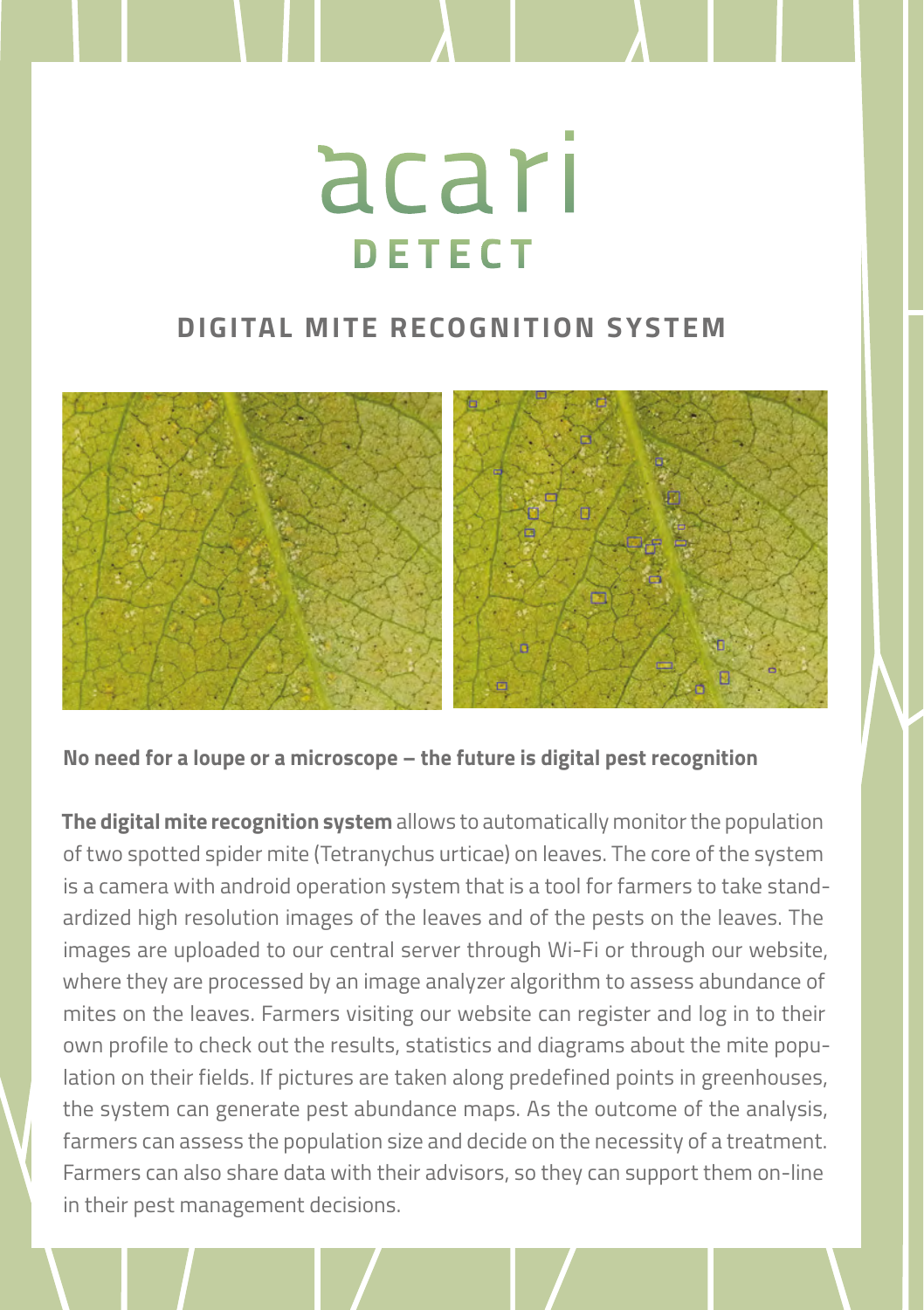

sampling statistical analysis statistical analysis statistical analysis statistical analysis statistical analysis conclusions,

presenting results on the web



pest management decision

Abundance intensity of two-spotted spidermite with confidencia intervals



**The innovation of the Acari Detect system** is to provide users with quick, reliable and quantitative data about the mite population throughout the entire growing season. In addition, results can be visualized on maps, so farmers can identify hotspots of pest population. Based on this information farmers can decide not to treat entire fields but only hotspots. So by using Acari Detect system, less pesticides are sprayed and the production costs are decreased due to the better timing of pest management operations and to locally applied pesticides on the hotspots of the pest.

**In case of the lack of pest prediction systems** farmers usually sprayed 3-5 times per week as their pest management program. When applying integrated pest management strategy, economic threshold levels for pests are set by